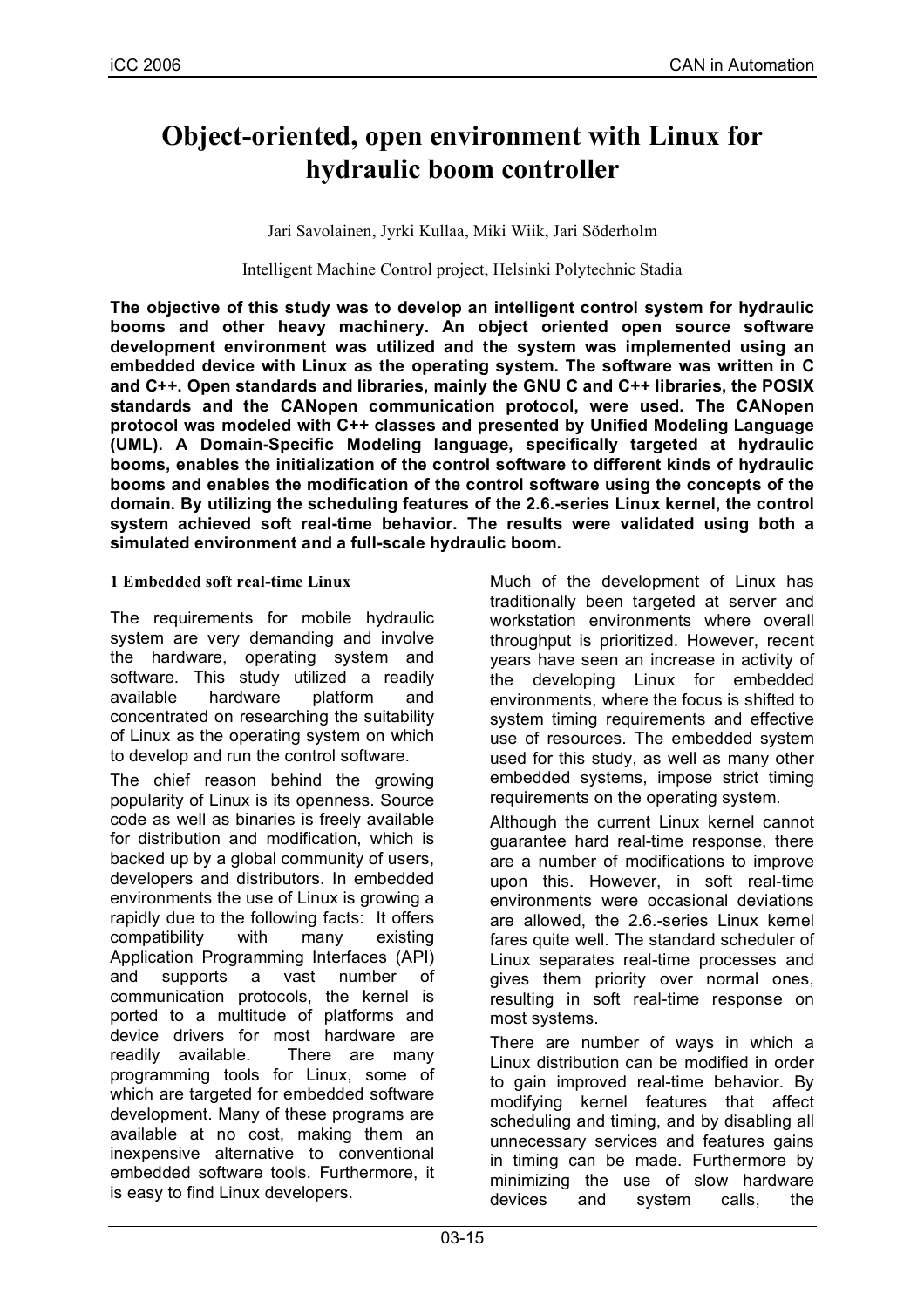responsiveness of a system can be increased substantially.

The standard 2.6. series kernel running on an Intel architecture is generally capable of a response time in the millisecond range. If a lower response time is desired, there are kernel patches and modified variants available that can reduce the response time down to the range of 20 microseconds. Currently, the two most popular open source real-time solutions are the Linux kernel real-time pre-empt patch and Real-time Application Interface (RTAI).

The Linux kernel real-time pre-emption patch adds kernel pre-emption points in order to lower latencies. The patch also uses dedicated pre-emptive kernel threads for the interrupt handlers. The real-time patch is constantly developed and many parts of it have been incorporated into main Linux kernel. RTAI is patch for the standard Linux kernel that enables hard real-time in Linux. It can execute applications in both user and kernel space and is capable of a response time in the 20 microsecond range, where user space adds a delay of a few microseconds compared to kernel space. RTAI is implemented as a nanokernel, where the Linux kernel is run as a low priority process that is executed when no hard real-time tasks are scheduled for execution. In addition to the aforementioned, there are also some commercial implementations of hard realtime enhancements to Linux.

In this study we used a standard Linux kernel that was compiled with features aimed at reducing response time. A monolithic approach was taken in that only the CAN interface card driver was compiled as a module. A specific distribution was created, that contains only the essential programs and services and that can be executed in read-only mode from flash memory. The control system itself is executed in a continuous loop with a loop time in the 5 millisecond range. The control system is used to drive a hydraulic boom with very good results, confirming the suitability of Linux as an operating system for this type of embedded environment. For further informations see  $[1]$ [2].

# **2 Design consideration and programming techniques**

Embedded systems of a soft real-time type, such as the one used in this study, are designed with longevity and stability of operation as primary goals, making absolute performance a secondary consideration. The need for stable operation is further emphasized in systems where the user has little or no possibility to interact with the underlying software other than by performing a complete system restart. Since such situations are unacceptable at best, extra safeguarding mechanisms need to be introduced in order to avoid them.

Typical application programming is targeted at powerful multi-tasking systems, where the application is run as a result of user-driven events. Embedded systems differ from this in that they typically run a few specific applications that comprise the functionality of the device. As a result, the timeliness of embedded software becomes easier to predict and the software can allocate most of the resources of the platform.

The software of the control system designed for this study performs a predefined sequence of operations in a timed loop, and as such it is a typical embedded device. For debugging purposes, the sequence is split into logical parts that are implemented as separate processes. In order to facilitate communication between the processes, a shared memory segment containing all relevant data was utilized. In addition to simplifying the structure of the processes this has the advantage of providing a realtime interface to the data that can be used for debugging or by other applications. The control system utilizes semaphores as a synchronization primitive with which to protect the shared data, but also as a mechanism in which to run the separate processes in a predefined sequence. Furthermore, this enables slow operations, such as traffic with the CAN to be implemented as separate processes, resulting in effective use of the systems resources through multitasking. Figure 1 displays an overall picture of the separate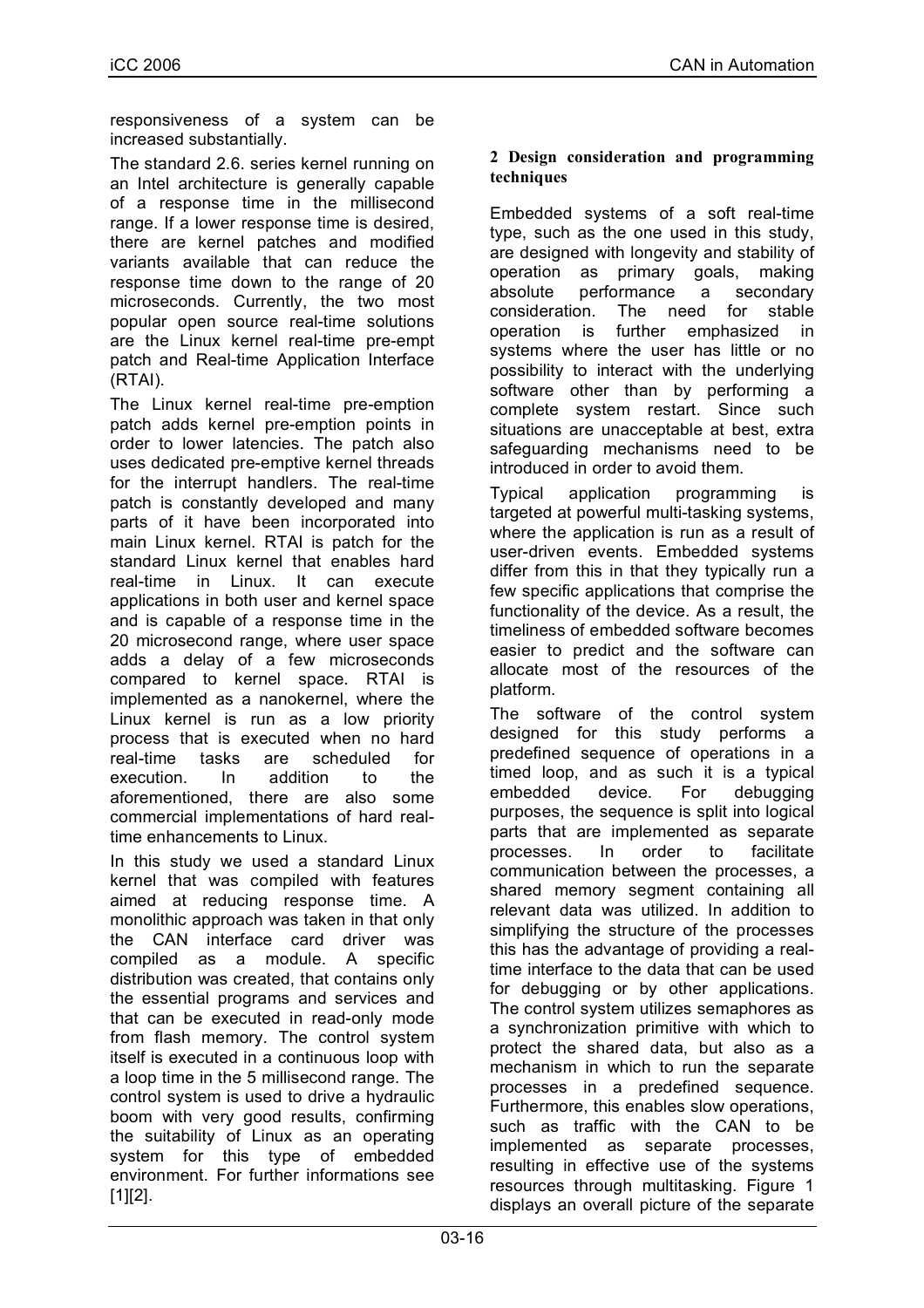processes and the shared memory segment.



**Figure 1: Process model of boom**

The popularity of the C++ programming language in embedded environments is increasing. The object oriented programming paradigm of C++ is powerful, yet intuitive and offers an improvement to traditional procedural C. Yet, as C89 forms the subset of C in the C++ standard, incorporating an existing C code base into C++ is very flexible. However, although C and C++ share the same appearance, their basic structure differs greatly and a transition from procedural C to object oriented programming C++ is also a transition in focus from program flow to architecture and components.

The object oriented paradigm offers many benefits: development can be done using advanced case tools, the paradigm gives possibilities to use many kinds of components and design patterns and reverse engineering tools can be used to create ready code from graphical represented class models. There are drawbacks as well: the transition from structural to object-oriented programming can be a demanding task, all objectoriented concepts are not feasible in realtime environments and the size of the executable code can be larger than in a procedural program. However, much of the growth can be located to the constructing and destructing phase of objects. By keeping these outside realtime loops of execution, object-oriented technology can be used even in digital signal processing environments, where real-time requirements are extremely hard. The dynamic memory management facilities of C++ introduce the possibility of memory fragmentation that have the potential of causing long term instability

and added overhead. This study makes use of dynamic memory allocation, but in a stable manner where all dynamic memory allocation is done during construction of the object and all objects are constructed at startup. De-allocation of memory is done at object deconstruction, which in turn is done as system shutdown. As a result, the memory footprint of the program is kept stable during operation and by locking all used pages in memory; the possibility of swapping is eliminated. In future development will require dynamic memory allocation at runtime, an objectcaching mechanism similar to the slab layer provided by the Linux kernel, could be utilized.

The software used within this study consists of multiple processes that are run in a predefined sequence, resulting in consistent operation that is straightforward to debug. By excluding the more complex facilities of C++ such as exception handling, run type information and dynamic casting, the code itself can be kept simple and straightforward while keeping the memory overhead low. Even though C++ allows the construction of very complex objects and inheritance relationships, special care needs to be taken to ensure the consistency in execution time of branches and child objects. If need be, delays or timers could be utilized in order to guarantee timely operation.

Although embedded systems traditionally rely heavily on C, there is no overwhelming reason that would prevent the use of the C++, as long as the special considerations of the environment are kept in mind. Indeed, the development of the software for this study has come to completely rely on C++ with excellent results. For further information: [3].

## **3 Object representation of the hydraulic boom**

The shared memory segment that the control system utilizes for Inter-Process Communication (IPC) contains all the relevant data of the hydraulic boom using object representation. The data container object contains object representation of the physical parts of the boom, which provides an intuitive way to store the data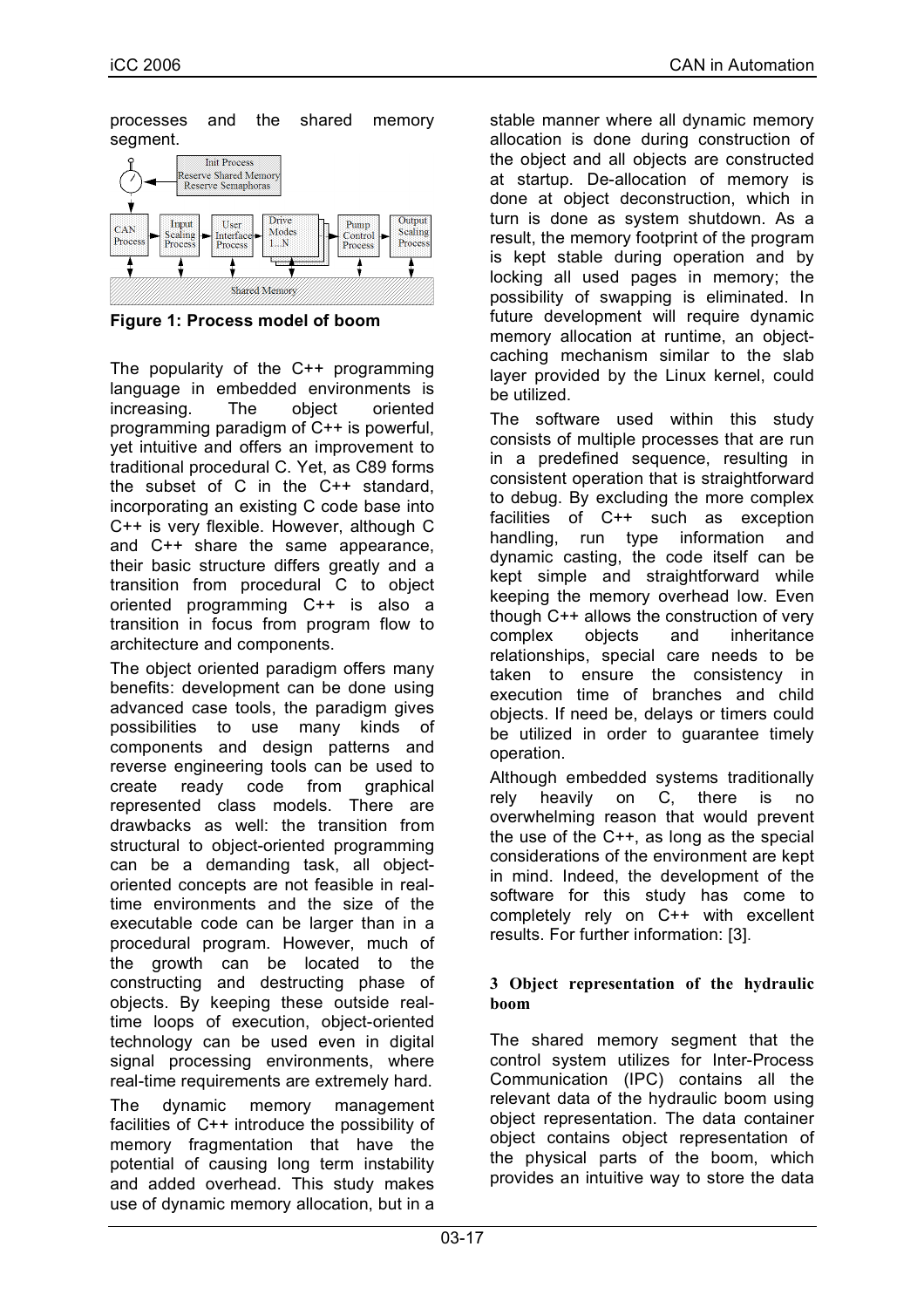collected from specific devices. Figure 2 displays the layout of the data container.



**Figure 2: Data container of components**

An application for a mobile machine has a lot of device-specific configuration parameters. By combining the object representation of the hydraulic boom with domain specific GOPRR, the complexity of device configuration can be simplified and automated. Figure 3 shows a DSM model of the hydraulic boom, which is used by a code generator to automatically produce the all initialization functions needed by the control system.



# **Figure 3: DSM model of boom**

The control system itself contains intelligent functionality for electronic load compensation, negative load control of cylinders, active vibration damping and a x-y-coordination drive based on Jacobian matrix. Thus, the control system provides intelligent features, yet is easy to configure.

# **4 Using UML in embedded development**

The aim of UML is to be a helpful tool for analyzing, architecture modeling and the creation of software systems. One idea of UML is to help a project group in planning

the whole system and developers of details to understand the principles of the whole program. UML can be introduced to the development process gradually. If a system is designed using object oriented languages such as C++ or Java, it is possible to convert class headers automatically to UML class diagrams. Typically, generated headers are very similar to manually produced code. However, complete automatic creation of functions based on UML is not possible. To maximize the benefit of UML development tools they need to communicate well with the rest of the development environment. Optimally, UML should be used as an alternative view to the code and for effective debugging.

# **5 Domain specific modeling**

The starting point of the Domain Specific Modeling (DSM) paradigm is very different from UML. DSM models do not contain unnecessary information and they are possible to develop without using object oriented vocabulary, instead the model is built using the terminology of the application, which makes understanding the model easy without knowledge of programming terminology. The application code is created by parsing through all models, therefore the consistency of the models is good. DSM models are more tightly bound to each other than UML models and don't contain undocumented relations. All parts of the code, except libraries, are presented as models. Flaws in the logic of an application are relative easy to find because all model problems are mirrored in the code immediately at the next code generation.

With DSM it is possible to develop easily decentralized programs. As one data is presented only once in a model, it is possible to take fragments of a model an reuse it in other places of the code. Consistency between processes is easy to control with tight relations in the model. The developer of the DSM project defines the models which belong to application. Therefore all objects within the application are objects of only the specified domain. By using a programmable code generators it is easier to produce more optimized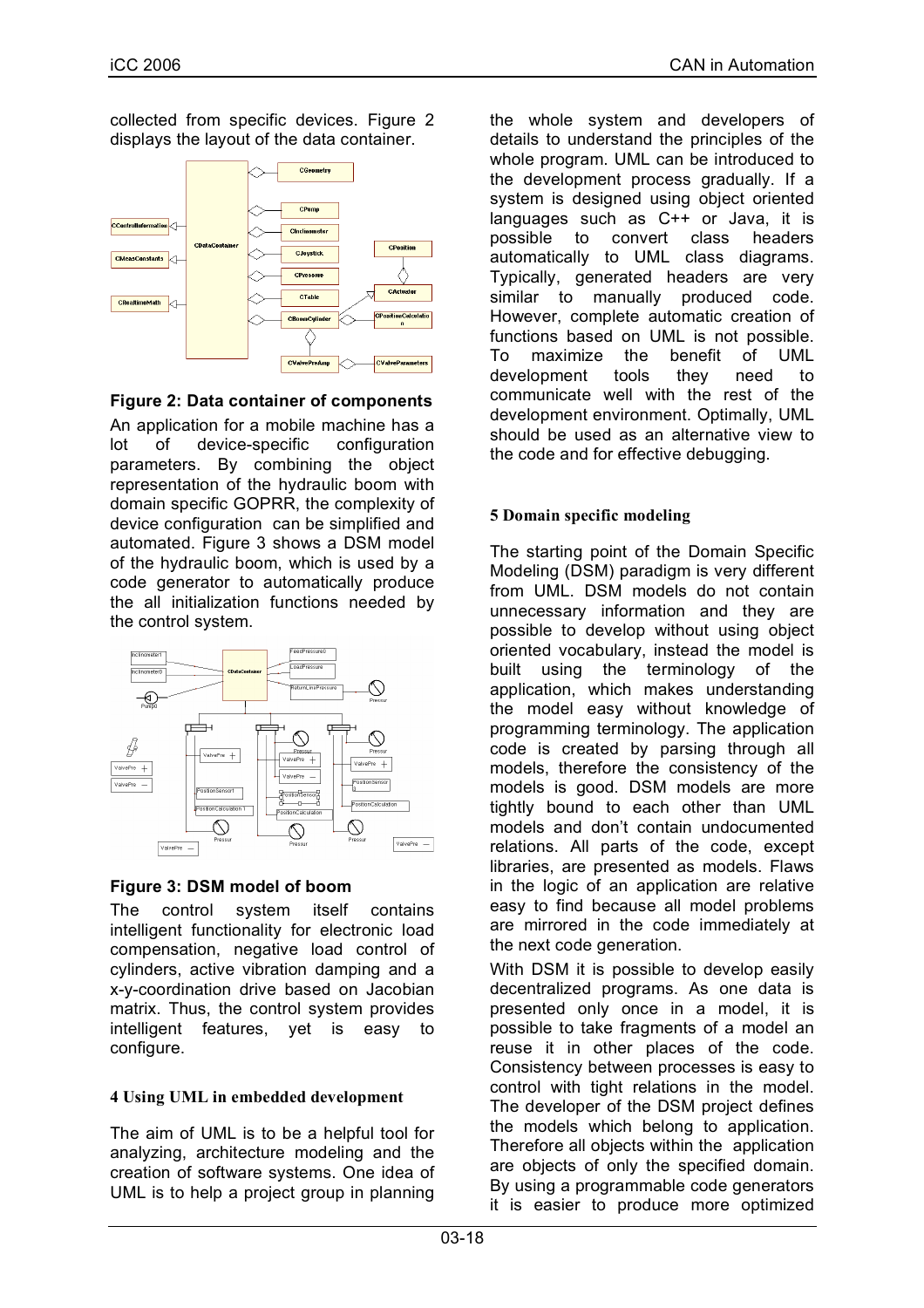code than that of fixed generators. The CANopen stack of the control system produced by this study contains an example of code generation. A typical CANopen stack contains between 1000 and 2000 rows of source code compared to the 150 rows of the implementation of this study. Figure 4 displays a sample model of a boom using the DSM of the boom domain.



#### **Figure 4: DSM model of a hydraulic boom**

When defining the modeling language of the domain, GOPRR-notation (Graph, Object, Property, Relationship and Role) can be used to create a graph-based meta model of the language. All objects used within the project are drawn into graphs that contain the objects roles and the relationships thereof. GOPPR objects are more common than UML objects and can be for example a process, a thread, a class or an instance of class. A property describes features of graphs, objects, roles and relationships. A relationship connects objects by assigning them roles in the activity of the object.

Using GOPRR graphs it is possible to automatically produce code by parsing every graph in a project. The coherency of GOPPR graphs is better than in UML models. UML code originates from every model separately and therefore the consistency of UML models is not guaranteed. GOPRR is more flexible than UML, but at an expense. It is not possible to create a DSM and code generators before the specifications of a product family exists, except when using a standard modeling language, such as UML and SA/SD. Furthermore, not all of the intelligence of a system can be included in the models, but some have to be included in the code generator. Keeping these limitations in mind, DSM can become a valuable tool in developing and configuring product families.

#### **6 Object Model of the CANopen protocol**

The various messages of the CANopen application protocol make use of the 11-bit identifier and 8 byte data payload of the CAN message frame in a diverging fashion. Depending on the message, a data field can contain both specific information, such as the message identifier, and indirect meta-like information such as the originating node of a TPDO. This complexity is increased further by the added abstraction of the object dictionary.

At first glance, there is no apparent pattern in how the different messages utilize data, which from a programmers perspective means that the CANopen protocol might prove challenging to master in a simple and straightforward manner by just manipulating the raw data. Furthermore, since some bytes are split into subgroups, the data itself cannot always be interpreted in a simple manner using hexadecimal notation, resulting in reduced legibility**<sup>1</sup>** .

The CANopen protocol does however exhibit aspects that combined with objectoriented programming techniques result in a hierarchical and simple categorization of the various CANopen messages according their type. All messages rely on the data fields of the CAN message frame, but make use of them in a predefined manner. Thus, a parent-child relationship is formed, were the child provides its own implementation for the data fields. This object-relationship is further evident when used in conjunction with the pre-defined broadcast and peer-to-peer connection sets as illustrated by figure 5.

 $<sup>1</sup>$  For instance, the first three bits of the SDO</sup> command specifier byte represents the type of transfer, while the interpretation and value of the fourth bit varies.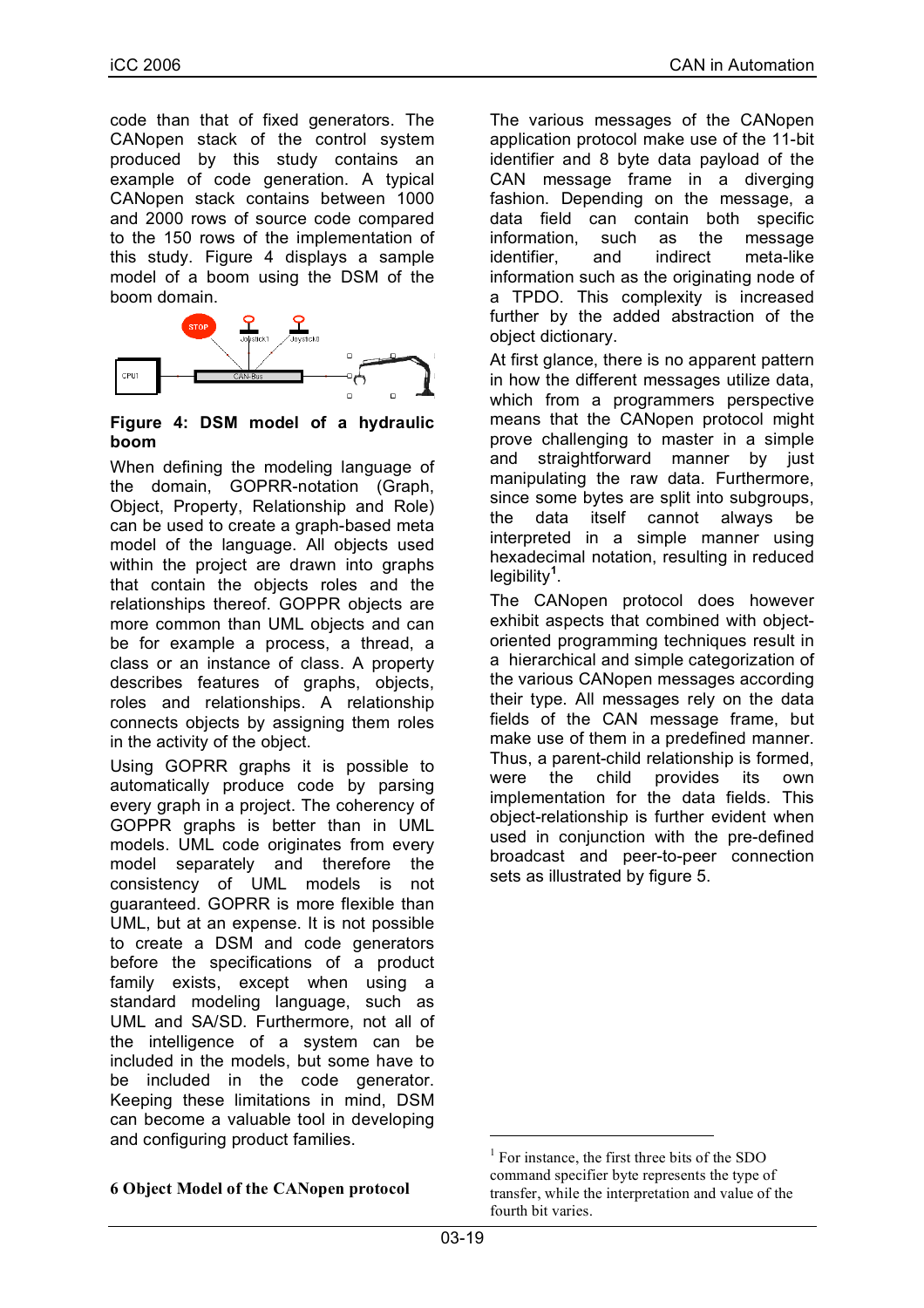

## **Figure 5: Object relationship of CANopen messages**

By utilizing object representations of the CANopen messages, rather than manipulating the raw data, all data can be formatted and processed with respect to the message in which it is contained. Consequently, the developer is presented with a interface that is both intuitive and presents the various CANopen messages in a internal relationship that is in accordance with the standard. Furthermore, using message objects as the primary data primitives increases legibility and correctness by providing automatic formatting of the various data fields.

A completely object-oriented CANopen application is currently being developed by this study. By including object representations of the physical CAN nodes, the application will provide a powerful and intuitive interface to the CAN, with a one-to-one relationship between the physical devices, the CANopen protocol and the software objects.

#### **For further information**

CANopen generic pre-defined connection set:

CiA draft Standard Proposal 301. CiA Version 4.1. 21 February 2006.

# **7 Development of the drive modes**

The control system was utilized in the development of a coordinate drive mode for a vehicle crane. The coordinate drive mode enables moving the tool or tip of the crane along horizontal or vertical trajectories instead of controlling the joints independently.

The actuator velocities are solved at each time increment using the geometry information of the crane and the current configuration of the joints. The geometry parameters are fixed, whereas the current position has to be updated at each increment. The joint positions are measured using a displacement sensor at each cylinder.

The kinematics software then solves the actuator velocities that are required to drive the tool along the specified axis at a given speed. For this the algorithm utilizes matrix algebra. The actuator velocities are converted from binary format to voltages that the valve amplifier uses, by using the relationship between the volume flow and voltage to the valve.

By using the control system, it was possible to concentrate on the kinematics problems, rather than the technical details that were irrelevant to the problem at hand. The position sensor data was visible as variables within the software and the computed actuator outputs were directed to corresponding valve amplifier. The coordinate drive mode could be selected with a joystick button, after which joystick motions were defined as tool velocities in each axis direction.

# **8 Conclusion**

The use of Linux in embedded environments is growing. This study did not reveal any limitations of the operating system that would prevent its use in embedded soft real-time applications for mobile machines. Indeed, Linux has proved itself very suitable for the purposes of this study. If, however, hard real-time operation is desired, the standard Linux kernel does not provide sufficient support. Instead, patches to the kernel or alternative operating systems should be considered.

Timeliness and stability of operation need to be prioritized in the design of embedded soft real-time systems. By excluding the more complex facilities of C++, the language has been used to realize an object-oriented control system that adheres to the requirements of timely